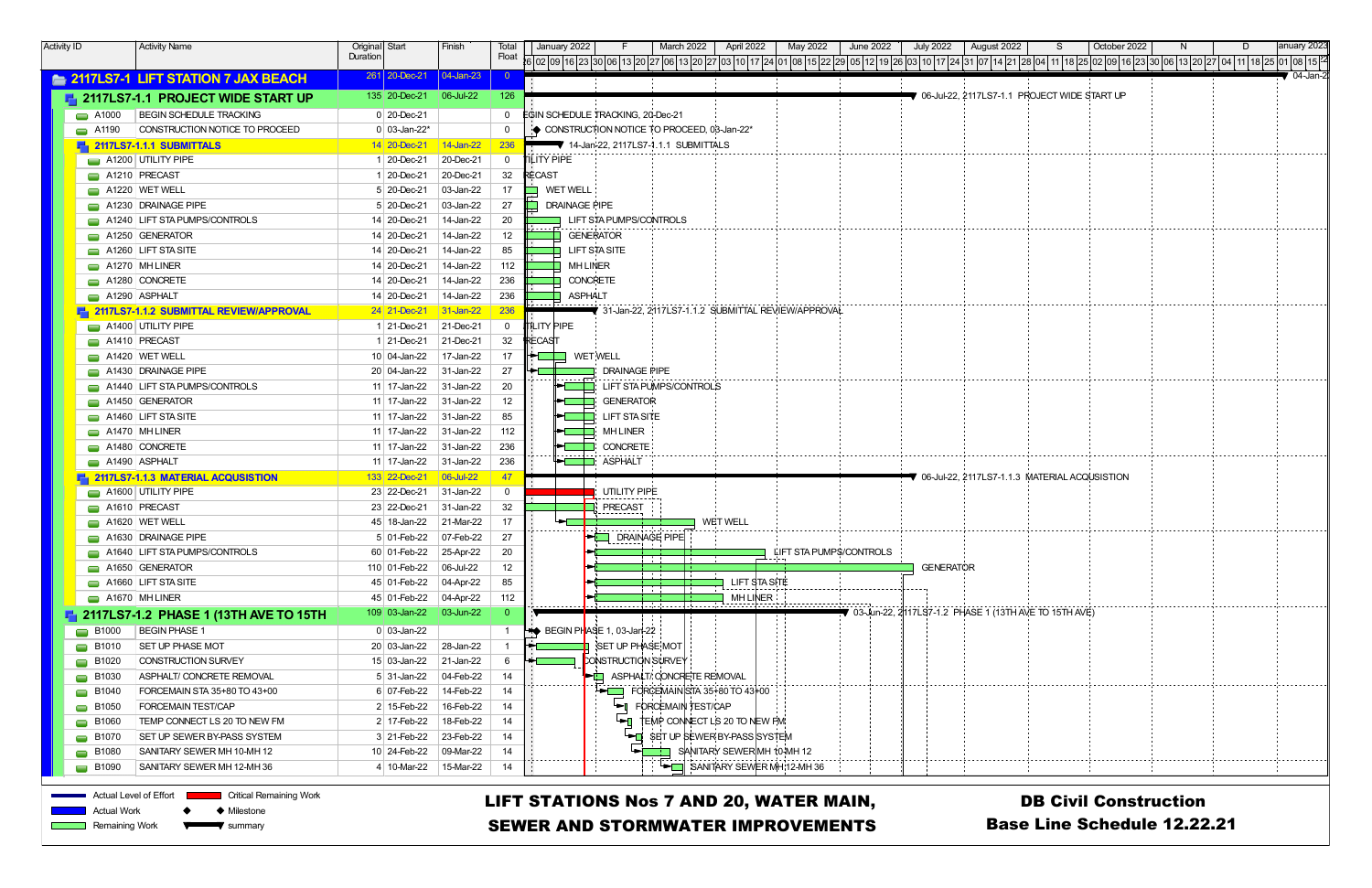| <b>Activity ID</b> |                        | <b>Activity Name</b>                  | Original Start                | Finish    | Iotal | January 2022                                                                                    | March 2022                   | May 2022<br>April 2022            | <b>June 2022</b>                  | <b>July 2022</b> | August 2022 | October 2022                                           |                                                              | anuary 2023 |
|--------------------|------------------------|---------------------------------------|-------------------------------|-----------|-------|-------------------------------------------------------------------------------------------------|------------------------------|-----------------------------------|-----------------------------------|------------------|-------------|--------------------------------------------------------|--------------------------------------------------------------|-------------|
|                    |                        |                                       | Duration                      |           | Float | 02 09 16 23 30 06 13 20 27 06 13 20 27 03 10 17 24 01 08 15 22 29 05 12 19 28 03 10 17 24 31 07 |                              |                                   |                                   |                  |             | 14  21  28  04   11   18   25   02   09   16   23   30 | 06 13 20 27 04 11 18 25 01 08 15 24                          |             |
|                    | $\blacksquare$ B1100   | TV/TEST SEWER MH 10-MH 36             | 3 16-Mar-22                   | 18-Mar-22 | 14    |                                                                                                 |                              | TV/TEST SEWER MH 10-MH 36         |                                   |                  |             |                                                        |                                                              |             |
|                    | $\Box$ B1110           | PLACE NEW SEWER IN SERVICE            |                               | 18-Mar-22 | 14    |                                                                                                 |                              | PLACE NEW SEWER IN SERVICE,       |                                   |                  |             |                                                        |                                                              |             |
|                    | $\Box$ B1120           | REMOVE SEWER MH 10 TO MH 36           | 3 21-Mar-22                   | 23-Mar-22 | 14    |                                                                                                 |                              | REMOVE SEWER MH 10 TO MH 36       |                                   |                  |             |                                                        |                                                              |             |
|                    | $\Box$ B1130           | <b>WATERMAIN 13TH AVE</b>             | 4 01-Feb-22                   | 04-Feb-22 |       | WATERMAIN 13TH AVE                                                                              |                              |                                   |                                   |                  |             |                                                        |                                                              |             |
|                    | $\Box$ B1140           | WATERMAIN STA 35+50 TO 39+50          | 5 07-Feb-22                   | 11-Feb-22 |       |                                                                                                 | WATERMAIN STA 35+50 TO 39+50 |                                   |                                   |                  |             |                                                        |                                                              |             |
|                    | $\Box$ B1150           | WATERMAIN STA 39+50 TO 43+00          | 5 14-Feb-22                   | 18-Feb-22 |       |                                                                                                 | WATERMAIN STA 39+50 TO 43+00 |                                   |                                   |                  |             |                                                        |                                                              |             |
|                    | $\Box$ B1160           | <b>WATERMAIN 14TH AVE</b>             | 3 21-Feb-22                   | 23-Feb-22 |       |                                                                                                 | <b>WATERMAIN 14THAVE</b>     |                                   |                                   |                  |             |                                                        |                                                              |             |
|                    | $\Box$ B1170           | <b>WATER SERVICES</b>                 | 3 24-Feb-22                   | 28-Feb-22 |       |                                                                                                 | <b>WATER SERVICES</b>        |                                   |                                   |                  |             |                                                        |                                                              |             |
|                    | $\Box$ B1180           | <b>WATERMAIN TEST/STERILIZE</b>       | 3 01-Mar-22                   | 03-Mar-22 |       |                                                                                                 | WATERMAIN TEST/STERILIZE     |                                   |                                   |                  |             |                                                        |                                                              |             |
|                    | $\Box$ B1190           | <b>WATERMAIN DEP APPROVAL</b>         | 14 04-Mar-22                  | 23-Mar-22 |       |                                                                                                 |                              | <b>WATERMAIN DEP APPROVAL</b>     |                                   |                  |             |                                                        |                                                              |             |
|                    | $\Box$ B1200           | WATERMAIN CONNECT TO EXISTING         | 2 24-Mar-22                   | 25-Mar-22 |       |                                                                                                 |                              | WATERMAIN CONNECT TO EXISTING     |                                   |                  |             |                                                        |                                                              |             |
|                    | $\Box$ B1210           | <b>WATERMAIN PLACE IN SERVICE</b>     |                               | 25-Mar-22 | 0     |                                                                                                 |                              | <b>WATERMAIN PLACE IN SERVICE</b> |                                   |                  |             |                                                        |                                                              |             |
|                    | $\Box$ B1220           | WATERMAIN CONNECT SERVICES            | 28-Mar-22                     | 31-Mar-22 |       |                                                                                                 |                              | WATERMAIN CONNECT SERVICES        |                                   |                  |             |                                                        |                                                              |             |
|                    | $\Box$ B1230           | STORM DRAIN STA 42+63 TO 39+60        | 5 01-Mar-22                   | 07-Mar-22 | 12    |                                                                                                 |                              | STORM DRAIN STA 42+63 TO 39+60    |                                   |                  |             |                                                        |                                                              |             |
|                    | $\Box$ B1240           | STORM DRAIN 14THAVE                   | 3 08-Mar-22                   | 10-Mar-22 | 12    |                                                                                                 | STORM DRAIN 14TH AVE         |                                   |                                   |                  |             |                                                        |                                                              |             |
|                    | $\Box$ B1250           | STORM DRAIN STA 39+60 to 36+10        | 5 11-Mar-22                   | 17-Mar-22 | 12    |                                                                                                 |                              | STORM DRAIN STA 39+60 to 36+10    |                                   |                  |             |                                                        |                                                              |             |
|                    | $\Box$ B1260           | STORM DRAIN 13THAVE                   | 4 18-Mar-22                   | 23-Mar-22 | 12    |                                                                                                 |                              | STORM DRAIN 13TH AVE              |                                   |                  |             |                                                        |                                                              |             |
|                    | $\Box$ B1270           | DEMO/GROUT EXIST STORM DRAIN          | 2 24-Mar-22                   | 25-Mar-22 | 12    |                                                                                                 |                              | DEMO/GROUT EXIST STORM DRAIN      |                                   |                  |             |                                                        |                                                              |             |
|                    | $\Box$ B1280           | DEMO WM STA 42+63 TO 39+60            | $2 01-Apr-22$                 | 04-Apr-22 | 0     |                                                                                                 |                              | DEMO WM STA 42+63 TO 39+60        |                                   |                  |             |                                                        |                                                              |             |
|                    | $\Box$ B1290           | DEMO WM 14THAVE                       | $2 05 - Apr - 22 $            | 06-Apr-22 | 0     |                                                                                                 |                              | DEMO WM 14TH AVE                  |                                   |                  |             |                                                        |                                                              |             |
|                    | $\blacksquare$ B1300   | DEMO WM STA 39+60 to 35+50            | $2 07-Apr-22 $                | 08-Apr-22 |       |                                                                                                 |                              | DEMO WM STA 39+60 to 35+50        |                                   |                  |             |                                                        |                                                              |             |
|                    | $\blacksquare$ B1310   | <b>DEMO WM 13THAVE</b>                | 2 11-Apr-22                   | 12-Apr-22 |       |                                                                                                 |                              | DEMO WM 13THAVE                   |                                   |                  |             |                                                        |                                                              |             |
|                    | $\Box$ B1320           | SUB-BASE 12"                          | 7 13-Apr-22                   | 21-Apr-22 |       |                                                                                                 |                              | SUB-BASE 12"                      |                                   |                  |             |                                                        |                                                              |             |
|                    | $\blacksquare$ B1330   | <b>CONCRETE CURBS</b>                 | 7 22-Apr-22                   | 02-May-22 |       |                                                                                                 |                              | CONCRETE CURBS                    |                                   |                  |             |                                                        |                                                              |             |
|                    | $\blacksquare$ B1340   | <b>CRUSHCRETE BASE</b>                | 7 03-May-22                   | 11-May-22 |       |                                                                                                 |                              |                                   | <b>CRUSHCRETE BASE</b>            |                  |             |                                                        |                                                              |             |
|                    | $\blacksquare$ B1350   | SIDEWALK & DRIVEWAYS                  | 6 12-May-22                   | 19-May-22 |       |                                                                                                 |                              |                                   | SIDEWALK¦& DRIVËWAY\$             |                  |             |                                                        |                                                              |             |
|                    | $\Box$ B1360           | SOD & RESTORATION                     | ∣ 20-May-22                   | 25-May-22 |       |                                                                                                 |                              |                                   | SOD & RESTORATION                 |                  |             |                                                        |                                                              |             |
|                    | $\blacksquare$ B1370   | <b>ASPHALT PAVING - 1ST LIFT</b>      | 2 26-May-22                   | 27-May-22 |       |                                                                                                 |                              |                                   | ASPHALT PAVING - 1ST LIFT         |                  |             |                                                        |                                                              |             |
|                    | $\blacksquare$ B1380   | <b>BRICK PAVERS</b>                   | 4 31-May-22 $\vert$ 03-Jun-22 |           |       |                                                                                                 |                              |                                   | <b>BRICK PAVERS</b>               |                  |             |                                                        |                                                              |             |
|                    | $\Box$ B1900           | <b>COMPLETE PHASE 1</b>               |                               | 03-Jun-22 |       |                                                                                                 |                              |                                   | <b>◆ COMPLETE PHASE 1,</b>        |                  |             |                                                        |                                                              |             |
|                    |                        | 2117LS7-1.3 PHASE 2 (15TH AVE TO 18TH | 156 22-Mar-22                 | 28-Oct-22 |       |                                                                                                 |                              |                                   |                                   |                  |             |                                                        | $\blacktriangledown$ 28-Oct-22, 2117LS7-1.3 PHASE 2 (15TH AV |             |
|                    | $\Box$ C1000           | <b>BEGIN PHASE 2</b>                  | 0 22-Mar-22                   |           | 17    |                                                                                                 |                              | BEGIN PHASE 2, 22-Mar-22          |                                   |                  |             |                                                        |                                                              |             |
|                    | $\Box$ C1010           | <b>SET UP PHASE MOT</b>               | 2 22-Mar-22                   | 23-Mar-22 | 18    |                                                                                                 | ┝┝┥                          | SET UP PHASE MOT                  |                                   |                  |             |                                                        |                                                              |             |
|                    | $\Box$ C1020           | <b>CONSTRUCTION SURVEY</b>            | 3 22-Mar-22                   | 24-Mar-22 | 17    |                                                                                                 |                              | CONSTRUCTION SURVEY               |                                   |                  |             |                                                        |                                                              |             |
|                    | $\Box$ C1030           | ASPHALT/ CONCRETE REMOVAL             | 5 24-Mar-22                   | 30-Mar-22 | 18    |                                                                                                 |                              | ASPHALT/ CONCRETE REMOVAL         |                                   |                  |             |                                                        |                                                              |             |
|                    | $\Box$ C1040           | LIFT STATION 7 WET WELL               | 15 25-Mar-22                  | 14-Apr-22 | 17    |                                                                                                 |                              | <b>LIFT STATION 7 WET WELL</b>    |                                   |                  |             |                                                        |                                                              |             |
|                    | $\Box$ C1050           | FORCEMAIN STA 52+70 TO 48+50          | $5 \mid 31$ -Mar-22           | 06-Apr-22 | 18    |                                                                                                 | - 1                          | FORCEMAIN STA 52+70 TD 48+50      |                                   |                  |             |                                                        |                                                              |             |
|                    | $\Box$ C1060           | FORCEMAIN STA 48+50 TO 43+00          | 5 07-Apr-22                   | 13-Apr-22 | 18    |                                                                                                 |                              | FORCEMAIN STA $48+50$ TO $43+00$  |                                   |                  |             |                                                        |                                                              |             |
|                    | $\Box$ C1070           | SANITARY SEWER LS 7-MH 67             | 2 15-Apr-22                   | 18-Apr-22 | 17    |                                                                                                 |                              | ו ⊓⊷<br>SANITARY SEWER S 7-MH 67  |                                   |                  |             |                                                        |                                                              |             |
|                    | $\Box$ C1080           | SANITARY SEWER MH 67-MH 15            | 10 19-Apr-22                  | 02-May-22 | 17    |                                                                                                 |                              |                                   | SANITARY SEWER MH 67-MH 15        |                  |             |                                                        |                                                              |             |
|                    | $\Box$ C1090           | SANITARY SEWER MH 15-MH 72            | 10 03-May-22                  | 16-May-22 | 17    |                                                                                                 |                              | ∸⊤                                | SANITARY SEWER MH 15-MH 72        |                  |             |                                                        |                                                              |             |
|                    | $\Box$ C1100           | SANITARY SEWER MH 72-MH 35            | 3 17-May-22                   | 19-May-22 | 17    |                                                                                                 |                              |                                   | SANITARY SEWER MH 72-MH 35        |                  |             |                                                        |                                                              |             |
|                    | $\Box$ C1110           | TV/TEST SEWER LS 7-MH 35              | 5 20-May-22                   | 26-May-22 | 17    |                                                                                                 |                              |                                   | V/TEST SEWER LS 7-MH 35           |                  |             |                                                        |                                                              |             |
|                    | $\Box$ C1120           | PLACE NEW SEWER IN SERVICE            |                               | 26-May-22 | 17    |                                                                                                 |                              |                                   | <b>PLACE NEW SEWER IN SERVICE</b> |                  |             |                                                        |                                                              |             |
|                    | $\Box$ C1130           | LIFT STA 7 PUMPS/PLUMBING             | 10 26-Apr-22                  | 09-May-22 | 20    |                                                                                                 |                              |                                   | LIFT STAT PUMPS/PLUMBING          |                  |             |                                                        |                                                              |             |
|                    | $\Box$ C1140           | LIFT STA 7 CONTROLS/ELEC              | 10 10-May-22                  | 23-May-22 | 20    |                                                                                                 |                              |                                   | LIFT STA 7 CONTROLS/ELEC          |                  |             |                                                        |                                                              |             |
|                    | $\Box$ C1150           | LIFT STA 7 IN TEMP SERVICE            | $\Omega$                      | 23-May-22 | 20    |                                                                                                 |                              |                                   | → LIFT STA * IN TEMP SERVICE,     |                  |             |                                                        |                                                              |             |
|                    |                        |                                       |                               |           |       |                                                                                                 |                              |                                   |                                   |                  |             |                                                        |                                                              |             |
|                    | Actual Level of Effort | <b>Critical Remaining Work</b>        |                               |           |       | <b>LIFT STATIONS Nos 7 AND 20, WATER MAIN,</b>                                                  |                              |                                   |                                   |                  |             | <b>DB Civil Construction</b>                           |                                                              |             |
|                    | Actual Work            | ♦ Milestone                           |                               |           |       |                                                                                                 |                              |                                   |                                   |                  |             | <b>Base Line Schedule 12.22.21</b>                     |                                                              |             |
|                    | Remaining Work         | summary                               |                               |           |       | <b>SEWER AND STORMWATER IMPROVEMENTS</b>                                                        |                              |                                   |                                   |                  |             |                                                        |                                                              |             |
|                    |                        |                                       |                               |           |       |                                                                                                 |                              |                                   |                                   |                  |             |                                                        |                                                              |             |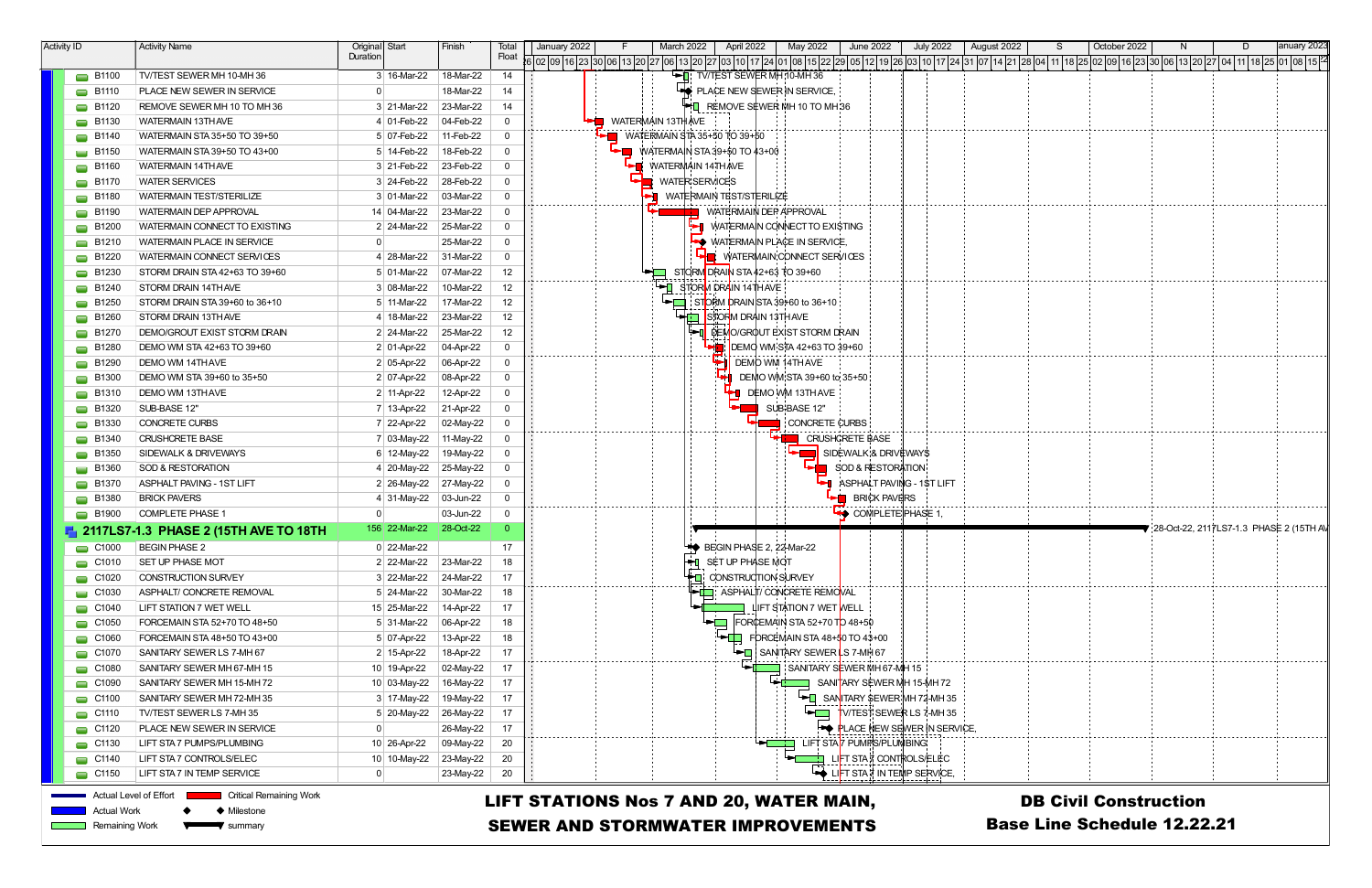| <b>Activity ID</b>   | <b>Activity Name</b>                        | Original Start    | Finish            | Iotal        | January 2022      | March 2022<br>April 2022 | May 2022 | June 2022 | <b>July 2022</b>              | August 2022                                               |                           | October 2022          |                              |                              | anuary 2023         |
|----------------------|---------------------------------------------|-------------------|-------------------|--------------|-------------------|--------------------------|----------|-----------|-------------------------------|-----------------------------------------------------------|---------------------------|-----------------------|------------------------------|------------------------------|---------------------|
|                      |                                             | Duration          |                   | Float        | 02 09 16 23 30 06 |                          |          |           |                               |                                                           |                           |                       |                              |                              |                     |
| $\Box$ C1160         | <b>LIFT STA 7 GENERATOR</b>                 | 8 07-Jul-22       | 18-Jul-22         | 12           |                   |                          |          | - 8       |                               | LIFT STA 7 GENERATOR                                      |                           |                       |                              |                              |                     |
| $\Box$ C1170         | LIFT STA 7 SITE IMPROVEMENTS                | 5 19-Jul-22       | 25-Jul-22         | 12           |                   |                          |          |           | $\leftarrow$ in $\Box$        | LIFT STA 7 SITE IMPROVEMENTS                              |                           |                       |                              |                              |                     |
| $\Box$ C1180         | LIFT STA 7 FINAL START UP                   |                   | 25-Jul-22         | 12           |                   |                          |          |           |                               | <b>WE LIFT STA 7 FINAL START UP,</b>                      |                           |                       |                              |                              |                     |
| $\Box$ C1190         | WATERMAIN STA 52+60 TO 49+00                | 6 22-Jun-22       | 29-Jun-22         | $\mathbf 0$  |                   |                          |          |           |                               | WATERMAIN \$TA 52+60 TO 49+00                             |                           |                       |                              |                              |                     |
| $\Box$ C1200         | WATERMAIN STA 49+00 TO 43+00                | 5 30-Jun-22       | $ 07 -$ Jul-22    | $\Omega$     |                   |                          |          |           |                               | WATERMAIN STA 49+00 TO 43+00                              |                           |                       |                              |                              |                     |
| $\Box$ C1210         | <b>WATER SERVICES</b>                       | 4 08-Jul-22       | 13-Jul-22         | 17           |                   |                          |          |           | <b>PU WATER SERVICES</b>      |                                                           |                           |                       |                              |                              |                     |
| $\Box$ C1220         | <b>WATERMAIN TEST/STERILIZE</b>             | 3 08-Jul-22       | 12-Jul-22         | $\Omega$     |                   |                          |          |           |                               | <b>THE WATERMAIN TEST/STERILIZE</b>                       |                           |                       |                              |                              |                     |
| $\Box$ C1230         | <b>WATERMAIN DEP APPROVAL</b>               | 15 13-Jul-22      | 02-Aug-22         | $\mathbf{0}$ |                   |                          |          |           |                               | WATERMAIN DEP APPROVAL                                    |                           |                       |                              |                              |                     |
| $\Box$ C1240         | WATERMAIN CONNECT TO EXISTING               | $3 03$ -Aug-22    | 05-Aug-22         | 0            |                   |                          |          |           |                               | WATERMAIN CONNECT TO EXISTING                             |                           |                       |                              |                              |                     |
| $\Box$ C1250         | WATERMAIN PLACE IN SERVICE                  |                   | 05-Aug-22         | 0            |                   |                          |          |           |                               | WATERMAIN PLACE IN SERVICE,                               |                           |                       |                              |                              |                     |
| $\Box$ C1260         | WATERMAIN CONNECT SERVICES                  | 3 08-Aug-22       | 10-Aug-22         | 0            |                   |                          |          |           |                               | WATERMAIN CONNECT SERVICES                                |                           |                       |                              |                              |                     |
| $\Box$ C1270         | <b>DEMO/GROUT WATERMAIN</b>                 | 5 11-Aug-22       | 17-Aug-22         |              |                   |                          |          |           |                               | <b>EXAMPLE DEMO/GROUT WATERMAIN</b>                       |                           |                       |                              |                              |                     |
| $\Box$ C1280         | SUB-BASE 12"                                | 12 11-Aug-22      | 26-Aug-22         | $\Omega$     |                   |                          |          |           |                               |                                                           | SUB-BASE 12"              |                       |                              |                              |                     |
| $\Box$ C1290         | <b>CONCRETE CURBS</b>                       | 15 29-Aug-22      | 19-Sep-22         | $\Omega$     |                   |                          |          |           |                               |                                                           |                           | <b>CONCRETE CURBS</b> |                              |                              |                     |
| $\Box$ C1300         | <b>CRUSHCRETE BASE</b>                      | 12 20-Sep-22      | 05-Oct-22         | $\Omega$     |                   |                          |          |           |                               |                                                           |                           |                       | <b>CRUSHCRETE BASE</b>       |                              |                     |
| $\Box$ C1310         | SIDEWALK & DRIVEWAYS                        | 6 06-Oct-22       | 13-Oct-22         | $\Omega$     |                   |                          |          |           |                               |                                                           |                           |                       | SIDEWALK & DRIVEWAYS         |                              |                     |
| $\Box$ C1320         | SOD & RESTORATION                           | 8 14-Oct-22       | 25-Oct-22         | $\Omega$     |                   |                          |          |           |                               |                                                           |                           |                       | <b>SOD &amp; RESTORATION</b> |                              |                     |
| $\Box$ C1330         | <b>ASPHALT PAVING - 1ST LIFT</b>            | 3 26-Oct-22       | 28-Oct-22         | $\mathbf 0$  |                   |                          |          |           |                               |                                                           |                           |                       | : ASPHALT PAVING - 1ST LIFT  |                              |                     |
|                      | 2117LS7-1.4 PHASE 3 (18TH AVE)              | 45 06-Jun-22      | 08-Aug-22         | 58           |                   |                          |          |           |                               | ▼ 08-Aug-22, 2117LS7-1.4 PHASE 3 (18 <mark>TH AVE)</mark> |                           |                       |                              |                              |                     |
| $\Box$ D1000         | BEGIN PHASE 3 6/01                          | $0 06$ -Jun-22    |                   | 0            |                   |                          |          |           | BECIN PHASE 3 6/01, 06-Jun-22 |                                                           |                           |                       |                              |                              |                     |
| $\Box$ D1010         | SET UP PHASE MOT                            | $2 06 - Jun-22$   | $ 07$ -Jun-22     | $\mathbf{0}$ |                   |                          |          |           | SET UP PHASE MOT              |                                                           |                           |                       |                              |                              |                     |
| $\Box$ D1020         | CONSTRUCTION SURVEY                         | 2 06-Jun-22       | 07-Jun-22         | 60           |                   |                          |          |           | <b>CONSTRUCTION SURVEY</b>    |                                                           |                           |                       |                              |                              |                     |
| $\Box$ D1030         | ASPHALT/ CONCRETE REMOVAL                   | $2 08 - Jun - 22$ | 09-Jun-22         | $\mathbf 0$  |                   |                          |          |           | ASPHALT/CONCRETE REMOVAL      |                                                           |                           |                       |                              |                              |                     |
| $\Box$ D1040         | SANITARY SEWER MH 67-MH 69                  | $5$ 10-Jun-22     | 16-Jun-22         | 58           |                   |                          |          |           | SANITARY SEWER MH 67-MH 69    |                                                           |                           |                       |                              |                              |                     |
| $\Box$ D1050         | SET UP SEWER BY-PASS SYSTEM                 | $2$ 17-Jun-22     | 20-Jun-22         | 58           |                   |                          |          |           |                               | <b>HO</b> SET UP SEWER BY-PASS SYSTEM                     |                           |                       |                              |                              |                     |
| $\Box$ D1060         | EXIST LS 7 DEMO/MODIFICATIONS               | 14 21-Jun-22      | 11-Jul-22         | 58           |                   |                          |          |           |                               | <b>EXIST LS 7 DEMO/MODIFICATIONS</b>                      |                           |                       |                              |                              |                     |
| $\Box$ D1070         | SANITARY SEWER MH 69-EX LS 7                | 2 12-Jul-22       | 13-Jul-22         | 58           |                   |                          |          |           |                               | SANITARY SEWER MH 69-EX LS 7                              |                           |                       |                              |                              |                     |
| $\Box$ D1080         | <b>GROUT 6" FORCEMAIN</b>                   | 2 14-Jul-22       | 15-Jul-22         | 71           |                   |                          |          |           |                               | <b>FI</b> GROUT 6" FORCEMAIN                              |                           |                       |                              |                              |                     |
| $\Box$ D1090         | <b>WATERMAIN 12" FPVC HDD</b>               | 6 10-Jun-22       | 17-Jun-22         | $\mathbf{0}$ |                   |                          |          |           | <b>WATERMAIN 12" FPVC HDD</b> |                                                           |                           |                       |                              |                              |                     |
| $\Box$ D1100         | <b>WATERMAIN TEST/STERILIZE</b>             | 2 20-Jun-22       | 21-Jun-22         | $\Omega$     |                   |                          |          |           | WATERMAIN TEST/STERILIZE      |                                                           |                           |                       |                              |                              |                     |
| $\Box$ D1110         | <b>WATERMAIN DEP APPROVAL</b>               | $12$ 22-Jun-22    | 08-Jul-22         | 59           |                   |                          |          |           |                               | WATERMAIN DEP APPROVAL                                    |                           |                       |                              |                              |                     |
| $\Box$ D1120         | WATERMAIN CONNECT TO EXISTING               | 2 11-Jul-22       | 12-Jul-22         | 59           |                   |                          |          |           |                               | LATI WATERMAIN CONNECT TO EXISTING                        |                           |                       |                              |                              |                     |
| $\Box$ D1130         | <b>WATERMAIN PLACE IN SERVICE</b>           |                   | 12-Jul-22         | 59           |                   |                          |          |           |                               | WATERMAIN PLACE IN SERVICE                                |                           |                       |                              |                              |                     |
| $\Box$ D1140         | SUB-BASE 12"                                | 4 14-Jul-22       | 19-Jul-22         | 58           |                   |                          |          |           |                               | SUB-BASE 12"                                              |                           |                       |                              |                              |                     |
| $\Box$ D1150         | CONCRETE CURBS                              | $4 20 -$ Jul-22   | 25-Jul-22         | 58           |                   |                          |          |           | ►⊡                            | <b>CONCRETE CURBS</b>                                     |                           |                       |                              |                              |                     |
| $\Box$ D1160         | <b>CRUSHCRETE BASE</b>                      | $4 26$ -Jul-22    | 29-Jul-22         | 58           |                   |                          |          |           | भा                            | <b>CRUSHCRETE BASE</b>                                    |                           |                       |                              |                              |                     |
| $\Box$ D1170         | SIDEWALK & DRIVEWAYS                        | 3 01-Aug-22       | $\vert$ 03-Aug-22 | 58           |                   |                          |          |           |                               | SIDEWALK & DRIVEWAYS<br>÷П                                |                           |                       |                              |                              |                     |
| $\Box$ D1180         | SOD & RESTORATION                           | 3 04-Aug-22       | 08-Aug-22         | 58           |                   |                          |          |           |                               | SOD & RESTORATION                                         |                           |                       |                              |                              |                     |
| $\Box$ D1190         | <b>ASPHALT PAVING - 1ST LIFT</b>            | 2 01-Aug-22       | 02-Aug-22         | 62           |                   |                          |          |           |                               | ASPHALT PAVING - 1ST LIFT                                 |                           |                       |                              |                              |                     |
| $\Box$ D1200         | COMPLETE PHASE 3 8/03                       |                   | 08-Aug-22         | 58           |                   |                          |          |           |                               | COMPLETE PHASE 3 8/03,                                    | ------------------------- |                       |                              |                              |                     |
|                      | <b>4 2117LS7-1.5 PROJECT WIDE COMPLETIO</b> | 45 31-Oct-22      | $ 04$ -Jan-23     | $\Omega$     |                   |                          |          |           |                               |                                                           |                           |                       |                              |                              | ั 04-Jan-2          |
| $\equiv$ E1020       | <b>ASPHALT PAVING - 2ND LIFT</b>            | 5 31-Oct-22       | 04-Nov-22         | -0           |                   |                          |          |           |                               |                                                           |                           |                       |                              | ASPHALT PAVING - 2ND LIFT    |                     |
| $\equiv$ E1030       | ASPHALT MILLING & PAVING                    | 3 07-Nov-22       | 09-Nov-22         | 0            |                   |                          |          |           |                               |                                                           |                           |                       |                              | ASPHALT MILLING & PAVING     |                     |
| $\equiv$ E1040       | STRIPING - TEMP/PERM                        | 1 10-Nov-22       | 10-Nov-22         | 14           |                   |                          |          |           |                               |                                                           |                           |                       |                              | STRIPING - TEMP/PERM         |                     |
| $\equiv$ E1050       | ASPHALT CURE PERIOD                         | 15 10-Nov-22      | 02-Dec-22         | $\mathbf{0}$ |                   |                          |          |           |                               |                                                           |                           |                       |                              |                              | ASPHALT CURE PERIOD |
| $\blacksquare$ E1060 | THERMOPLASTIC STRIPING                      | 4 05-Dec-22       | $ 08$ -Dec-22     | $\Omega$     |                   |                          |          |           |                               |                                                           |                           |                       |                              | <b>FEI</b> THERMOPLASTIC STR |                     |
|                      |                                             |                   |                   |              |                   |                          |          |           |                               |                                                           |                           |                       |                              |                              |                     |



Actual Level of Effort

Actual Work

**Critical Remaining Work** 

◆ Milestone

## LIFT STATIONS Nos 7 AND 20, WATER MAIN, SEWER AND STORMWATER IMPROVEMENTS

 $\blacklozenge$ **Election** Remaining Work summary